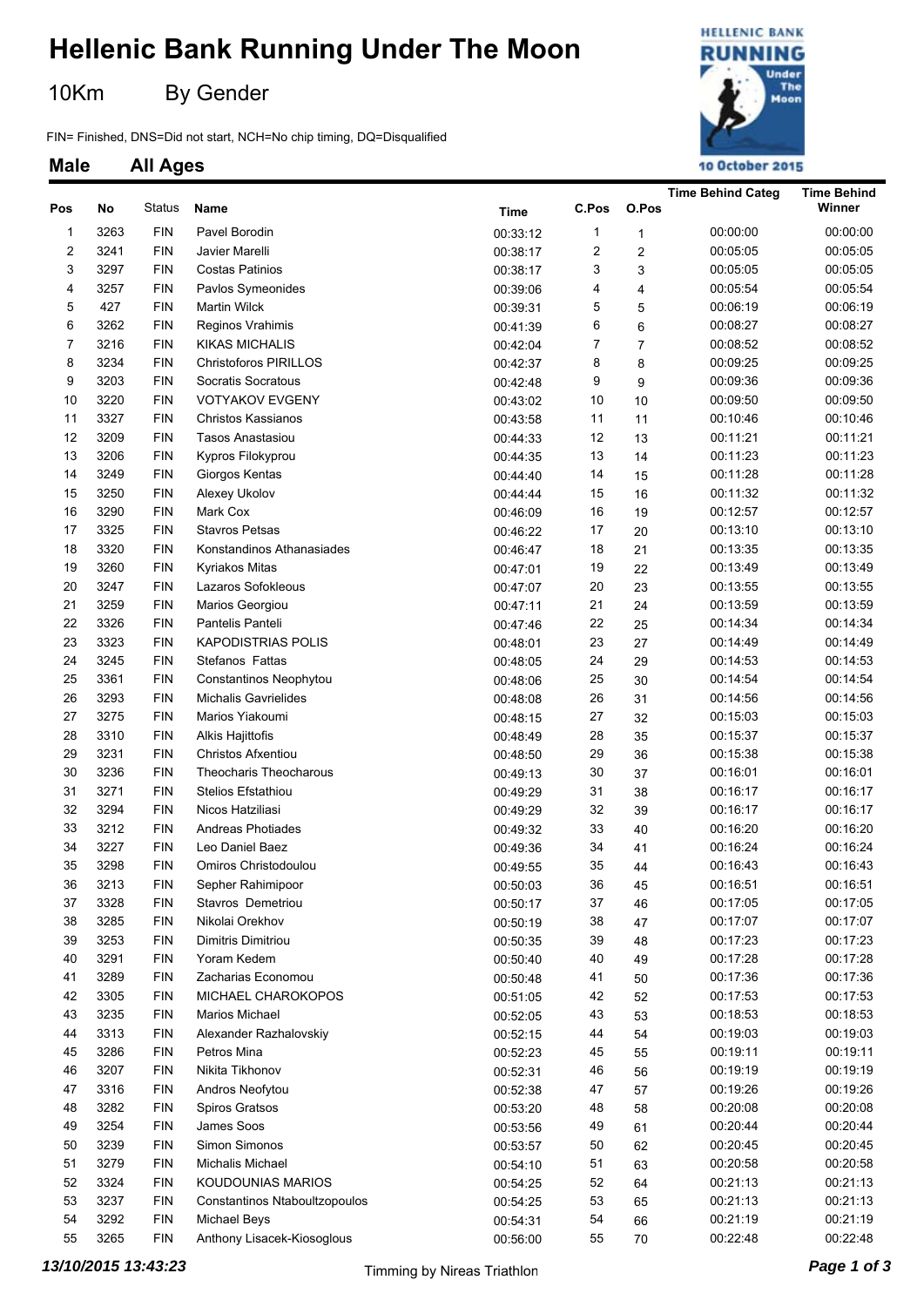## **Hellenic Bank Running Under The Moon**

10Km By Gender

3230 DNS Dimitris Michail 3270 DNS NIKITA TIKHONOV 3278 DNS CLEMENT ARTRU 3284 DNS Kyriakos Ioannou 3296 DNS Petros Stylianou 3299 DNS Gregory Hadjigregoriou 3311 DNS STEFANOS GOURNIS 3318 DNS Marios Ashikalis

FIN= Finished, DNS=Did not start, NCH=No chip timing, DQ=Disqualified



**Time Behind Categ Time Behind**

# **Male All Ages Pos No Name Time C.Pos O.Pos** Status **Winner** 56 3229 FIN Alexis Papadopoulos 00:56:12 56 71 00:23:00 00:23:00

| ບບ | ວ∠∠ອ | гшч        | Alexis Fapauppoulos              | UU:50:12 | ບບ | 71  | <b>UU.23.UU</b> | <b>UU.23.UU</b> |
|----|------|------------|----------------------------------|----------|----|-----|-----------------|-----------------|
| 58 | 3321 | <b>FIN</b> | Andreas Touloumis                | 00:56:56 | 58 | 75  | 00:23:44        | 00:23:44        |
| 59 | 3288 | <b>FIN</b> | Christos Christoforou            | 00:56:57 | 59 | 76  | 00:23:45        | 00:23:45        |
| 60 | 3309 | <b>FIN</b> | Lefteris Christou                | 00:57:01 | 60 | 77  | 00:23:49        | 00:23:49        |
| 61 | 3243 | <b>FIN</b> | <b>HENRY ENGLAND</b>             | 01:00:10 | 61 | 83  | 00:26:58        | 00:26:58        |
| 62 | 3232 | <b>FIN</b> | Yiannis Panayiotides             | 01:00:14 | 62 | 84  | 00:27:02        | 00:27:02        |
| 63 | 3258 | <b>FIN</b> | <b>Andreas Anatolitis</b>        | 01:00:31 | 63 | 85  | 00:27:19        | 00:27:19        |
| 64 | 3256 | <b>FIN</b> | Christos Papadopoulos            | 01:00:59 | 64 | 86  | 00:27:47        | 00:27:47        |
| 65 | 3301 | <b>FIN</b> | Shaun Granville                  | 01:01:05 | 65 | 88  | 00:27:53        | 00:27:53        |
| 66 | 3201 | <b>FIN</b> | <b>Michalis Karris</b>           | 01:01:44 | 66 | 92  | 00:28:32        | 00:28:32        |
| 67 | 3252 | <b>FIN</b> | <b>Nectarios Georgiou</b>        | 01:02:28 | 67 | 93  | 00:29:16        | 00:29:16        |
| 68 | 3272 | <b>FIN</b> | Demetris Manolopoulos            | 01:02:42 | 68 | 94  | 00:29:30        | 00:29:30        |
| 69 | 3308 | <b>FIN</b> | George KAssinis                  | 01:02:58 | 69 | 95  | 00:29:46        | 00:29:46        |
| 70 | 3303 | <b>FIN</b> | George Kouppas                   | 01:03:16 | 70 | 97  | 00:30:04        | 00:30:04        |
| 71 | 3228 | <b>FIN</b> | Christos Papadopoulos            | 01:03:33 | 71 | 99  | 00:30:21        | 00:30:21        |
| 72 | 3251 | <b>FIN</b> | <b>Theodoros Christodoulides</b> | 01:03:40 | 72 | 100 | 00:30:28        | 00:30:28        |
| 73 | 3307 | <b>FIN</b> | Demetris Themistocleous          | 01:05:12 | 73 | 101 | 00:32:00        | 00:32:00        |
| 74 | 3233 | <b>FIN</b> | Kirill Shein                     | 01:05:34 | 74 | 102 | 00:32:22        | 00:32:22        |
| 75 | 3283 | <b>FIN</b> | Yiannos Ioannou                  | 01:09:43 | 75 | 105 | 00:36:31        | 00:36:31        |
|    | 3204 | <b>DNS</b> | Demos Nicolaides                 |          |    |     |                 |                 |
|    | 3215 | <b>DNS</b> | <b>VLADIMIROU VLADIMIROS</b>     |          |    |     |                 |                 |
|    | 3225 | <b>DNS</b> | Tryfonas Kyriacou                |          |    |     |                 |                 |